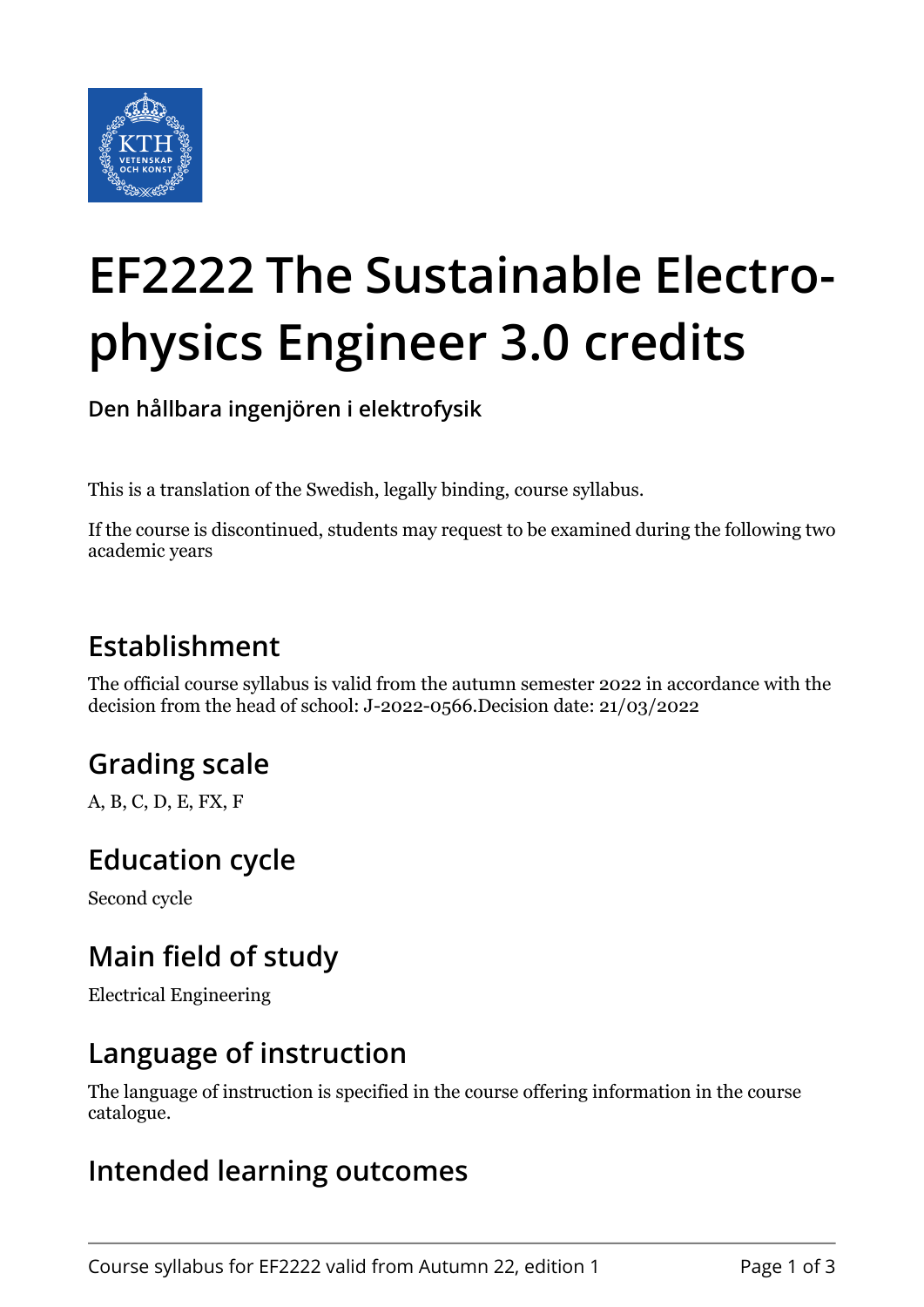After passing the course, the student shall be able to

- discuss central questions linked to the importance of engineers in society
- discuss and analyse the role of technology in society, especially in electromagnetism and space / plasma physics, and its role to reach economically, socially and ecologically sustainable development
- discuss and analyse scientific, social and ethical aspects of research and development
- discuss and analyse human responsibility for how the technology is used including the connection to equal opportunities, equality and diversity as well as environment and working environment
- discuss and analyse challenges of working in an international environment such as cultural differences and questions regarding equality and inclusion
- discuss the above-mentioned subjects at a high level,
- give arguments based on scientific results
- meet deadlines
- write short, clear arguing texts based on own analysis as well as given material.

#### **Course contents**

The course extends over two years, i.e., eight periods. Each period includes different subjects. Main themes for the course are: the role of engineers and the technology in society, social and ethical aspects, the responsibility of people for how the technology is used, the international labour market, culture and communication.

# **Specific prerequisites**

Completed Degree of Bachelor (180 credits) or the equivalent academic qualifications. Documented skill in English equivalent to English B.

## **Examination**

- UPP1 Assignment, 1.5 credits, grading scale: A, B, C, D, E, FX, F
- UPP2 Assignment, 1.5 credits, grading scale: A, B, C, D, E, FX, F

Based on recommendation from KTH's coordinator for disabilities, the examiner will decide how to adapt an examination for students with documented disability.

The examiner may apply another examination format when re-examining individual students.

## **Other requirements for final grade**

Participation in all seminars, submitted and passed assignments. The grading is based on the student's active participation in the discussions and on the quality of the submitted reports.